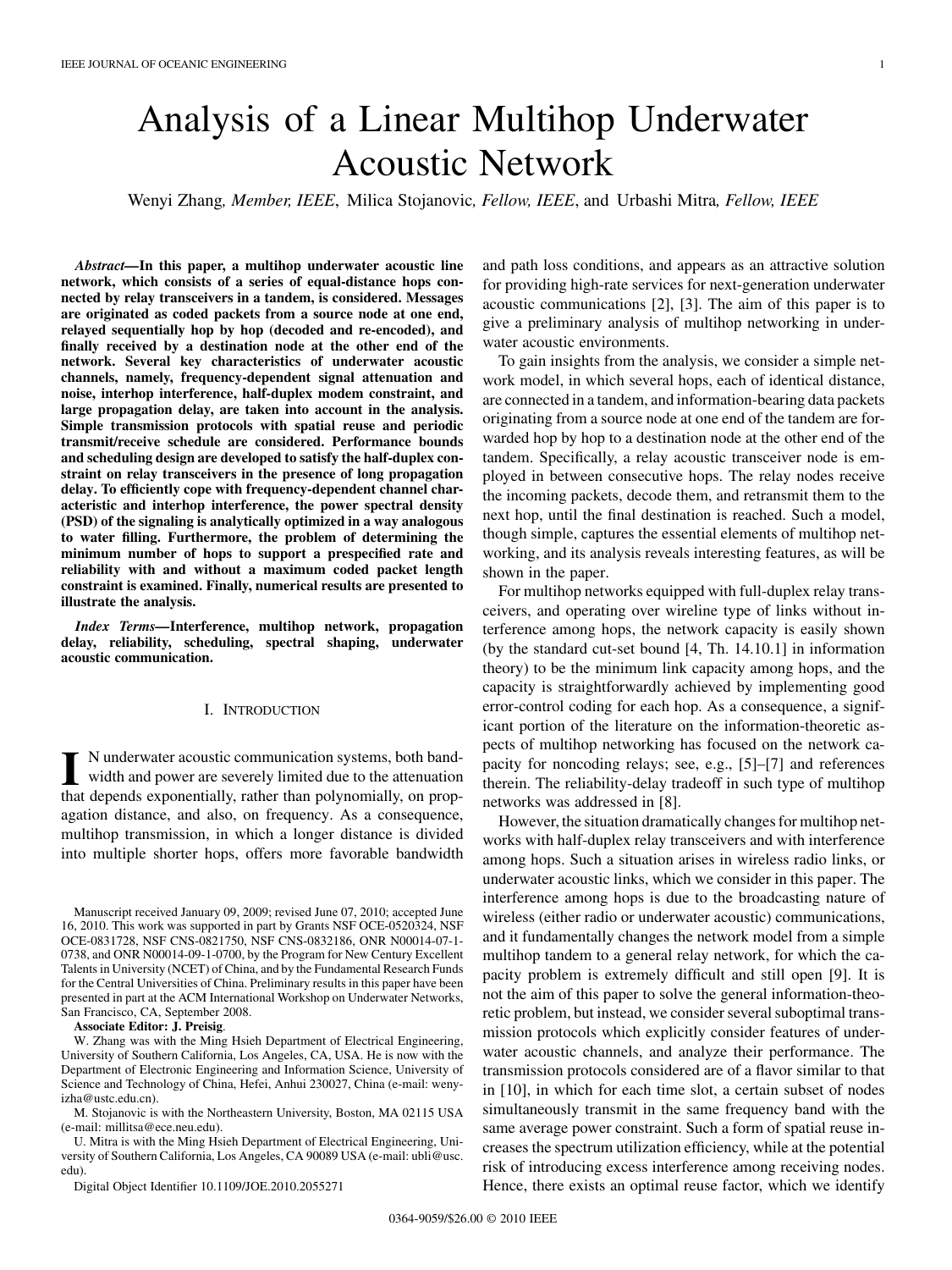<span id="page-1-0"></span>in the paper. At the same time, due to the frequency-dependent signal-to-noise ratio (SNR) characteristic of underwater acoustic links, as well as the existence of interference, the optimal spectral shape of the signaling scheme can significantly deviate from both flat and classical water-filling solutions [\[9\]](#page-9-0). In the paper, we solve the spectral shaping problem in the presence of interference.

We further consider the problem of determining the minimum number of hops between two fixed end nodes (source and destination), for supporting a prespecified rate and reliability, which is measured in terms of packet error probability. Such a problem arises from the fact that node deployment is extremely costly for underwater environments, and it is wasteful if more nodes than necessary are used. The problem of determining the optimal number of hops for a wireless relay link has been addressed in [\[10\]](#page-9-0) under idealized conditions; here, we focus on more realistic conditions that take the practical issues of coding and delay into account. We find conditions for determining the minimum number of hops, under either the ideal situation of capacity-achieving coding with sufficiently long packets, or the more realistic situation of reliability-rate tradeoff with finite packet lengths. We note that for underwater acoustic communication systems the largest delay contribution is from propagation at the low speed of sound, thus decreasing the end-to-end coding delay is not our objective in the paper.

Multihop networking for underwater acoustic systems has attracted a heightened interest recently; see [\[11\]–\[16\]](#page-9-0) and references therein. However, we note that most of the existing works are focused on particular transceivers' design and analysis, and not the information-theoretic performance limits, as we will address in this paper.

The remainder of the paper is organized as follows. In Section II, we describe the multihop network model. We develop a performance bound and design transmission scheduling with spatial reuse in [Section III.](#page-2-0) In [Section IV,](#page-3-0) we analyze the impact of spatial reuse and signaling power spectral density (PSD) on achievable rates of multihop networks, and provide a general method of evaluating the network protocol capacity. We address the problem of determining the minimal number of hops for supporting prespecified rate and reliability requirements in [Section V](#page-4-0). In [Section VI,](#page-5-0) we present numerical results, which aim to illustrate the analysis of the previous sections, and to provide insights into the typical behavior of multihop underwater acoustic networks. Finally, in [Section VII](#page-7-0), we conclude the paper with a discussion.

#### II. MULTIHOP NETWORK MODEL

In this section, we describe the multihop network model, as illustrated in Fig. 1. Nodes are denoted by  $\mathcal{N}_k$ ,  $k = 0, 1, \dots, K$ , among which  $\mathcal{N}_0$  is the source,  $\mathcal{N}_K$  is the destination, and the remaining nodes are relays located between  $\mathcal{N}_0$  and  $\mathcal{N}_K$ . For analytical simplicity, we assume that all the nodes are located along a straight line, and that every two adjacent nodes are separated by the same distance  $d$ . It is possible to modify this transmission scheme to treat multihop line networks with nonuniform hop distances; however, the generalization does not provide additional intuition.



Fig. 1. Illustration of a multihop network model. All nodes are located along a straight line, and every two adjacent nodes are distance  $d$  apart. Messages are transmitted from the source node  $\mathcal{N}_0$ , sequentially along  $\mathcal{N}_1, \mathcal{N}_2, \ldots, \mathcal{N}_{K-1}$ , to the destination node  $\mathcal{N}_K$ .

For the moment, the number of hops  $K$  and the hop distance  $d$ are treated as separate parameters. In [Section V](#page-4-0), we will further fix the total source–destination distance such that  $d$  is inversely proportional to  $K$ .

## *A. Frequency-Domain Representation of Link SNR Model*

As a signal propagates and is received by a node, its energy dissipates and the signal is contaminated by multipath and noise. Let us start with modeling the frequency and distance-dependent attenuation for a single path. For wireless radio links, the frequency dependency of the path loss is typically negligible over bandwidths used in most applications, and it is common practice to approximate the attenuation as  $A(d) \propto d^{\alpha}$ , where d is the transmission distance and  $\alpha$  is a constant decay factor [\[17\]](#page-9-0). However, for underwater acoustic links, both the link distance and the signaling frequency have significant impact on the attenuation, which we denote by  $A(d, f)$ . Consequently, for a transmitted signal  $s(t)$ , the signal received over a single propagation path without noise can be described as the convolution

$$
r(t) = a(d, t) * s(t)
$$
\n<sup>(1)</sup>

where  $a(d,t) = \mathcal{F}^{-1}[1/\sqrt{A(d,f)}]$  denotes the inverse Fourier transform of  $1/\sqrt{A(d, f)}$ , i.e., the impulse response due to frequency-dependent attenuation. The attenuation, or the path loss that occurs over a distance  $d$  kilometers for a narrowband signal of carrier frequency  $f$  kilohertz, obeys [\[3\]](#page-9-0)

$$
A(d, f) \propto d^{\kappa} a(f)^d \tag{2}
$$

where  $\kappa$  is the spreading factor, which we take as  $\kappa = 1.5$  (practical spreading), and the frequency-dependent absorption coefficient  $a(f)$  is an increasing function of frequency, which can be obtained using empirical formulas [\[3\]](#page-9-0).

Assuming the absence of site-specific noise, the receiver is affected only by the ambient noise  $n(t)$ , which we assume to be a zero-mean circularly symmetric complex Gaussian process, and whose PSD  $N(f)$  is also obtained empirically [\[3\]](#page-9-0).

Now let us turn to modeling the effect of multipath. The effect of multipath can be significant due to sound reflection from the surface, bottom, and other objects. We consider a shallowwater scenario, so that the effect of sound refraction is ignored. The general treatment of multipath in the underwater acoustic channel is given in [\[18\]](#page-9-0); here, we focus on multicarrier signaling, viewing the signal as a collection of multiple narrowband signals, each affected by attenuation  $A(d, f)$  and noise of PSD  $N(f)$  at a given frequency f. We will assume that channel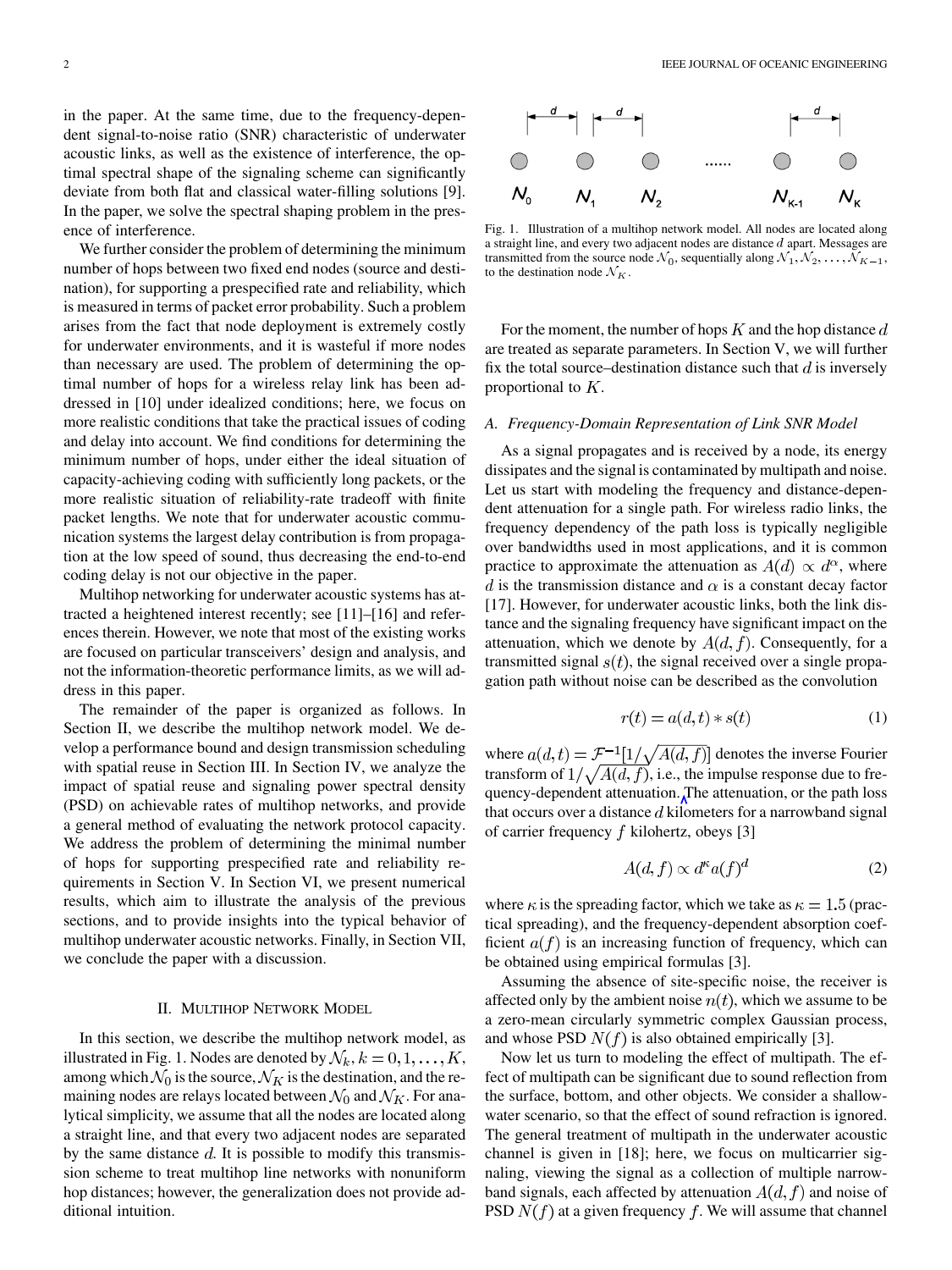<span id="page-2-0"></span>variation in time is slow enough that it can be tracked by the receiver.

Let us assume that there is a number of discrete paths, each of which has a path distance denoted by  $d_l$ , a cumulative reflection coefficient  $\Gamma_l$ , and a propagation delay  $\tau_l = d_l/c$  where c denotes the speed of sound underwater, for  $l = 0, 1, \dots$  The frequency-domain channel response  $H(f)$  is given by

$$
H(d, f) = \sum_{l \ge 0} \frac{\Gamma_l}{\sqrt{A(d_l, f)}} e^{-j2\pi f \tau_l}
$$
(3)

where  $d$  denotes the horizontal distance between the transmitter and the receiver. Without loss of generality, we assume that all the nodes are at the same depth, and that they are near the bottom. Associated with the channel transfer function is a frequency-dependent SNR characteristic, which we define as

$$
\rho(d, f) = \frac{|H(d, f)|^2}{N(f)}.
$$
\n(4)

We will use this characteristic in [Section IV](#page-3-0).

#### *B. Slotted Packet Transmission Model*

Propagation delay in an underwater acoustic channel is typically long, and it needs to be carefully treated in the design of transmission protocols. The speed of sound underwater is approximately  $c = 1.5$  km/s, and the hop delay  $\tau = d/c$  can be as long as a fraction of a second or even several seconds, much greater than the packet duration.

We adopt a slotted model for packet transmission. Each packet corresponds to one time slot of duration  $T$ . The value of  $T$  is assumed to be substantially greater than the multipath delay spread, and a guard time inserted at the end of each packet to eliminate interpacket interference incurs a negligible rate loss. Furthermore, for analytical convenience, we design transmission protocols such that  $\tau/T$  is a positive integer, denoted by  $D$ . With such a design, it is possible to consider synchronous transmission protocols in which all the nodes transmit, receive, or remain idle on a common regular time grid, as we will discuss in detail in Section III. For the moment, we note that in each time slot, a node is in one of three modes: transmitting a packet, receiving a packet, or idle, denoted by  $T$ ,  $R$ , and  $I$ , respectively. Due to the half-duplex constraint of the currently available acoustic modems, a node cannot simultaneously be in multiple modes.

#### III. TRANSMISSION PROTOCOL WITH SPATIAL REUSE

The half-duplex constraint requires scheduled transmissions to avoid activating the transmit  $(T)$  and receive  $(R)$  modes of a node in the same time slot. There are various specific ways of scheduling in the presence of a long propagation delay; see e.g., [\[1\]](#page-9-0) and [\[19\]](#page-9-0) for a few *ad hoc* designs. In this section, we present a systematic approach that provides a more general scheduling solution, whose performance exceeds our prior work as presented in [\[1\]](#page-9-0) and [\[19\]](#page-9-0). To improve the spectral efficiency, the idea of *spatial reuse* is critical, in which for each time slot, a certain subset of nodes transmit while another subset of nodes receive.



Fig. 2. Transmission schedule is represented by a time-space chart.

A transmission protocol has a spatial reuse factor  $Q$  if for each node (except the destination which only receives), on average, a fraction  $1/Q$  of its time slots are used for transmission. For example, the following periodic scheduling sequence has a spatial reuse factor  $Q = 3$ :

$$
\ldots \underbrace{T, I, R, T, I, R, T, I, R, \ldots}_{\text{max}}
$$

For simplicity, we require that  $Q$  be an integer. Due to the halfduplex constraint, the minimum value of  $Q$  is two.

We do not consider sophisticated techniques for interference cancellation in this paper, and simply treat the interference as noise. The interference originates from nodes upstream and downstream from the receiver, not counting the intended transmitter, i.e., the first upstream neighbor. A transmission protocol should thus minimize at each node the aggregate interference from all of its interfering nodes. This problem does not appear amenable to analysis. Therefore, we take an alternative approach which maximizes the distance between each node and its nearest interfering node. Since the hops are of equal distance, maximizing this distance is equivalent to maximizing the number of hops that an interfering signal traverses before reaching the receiver. The rationale behind this approach is that the acoustic attenuation rapidly increases with distance, and, hence, the nearest interfering node contributes the most to the total interference.

# *A. An Upper Bound on the Distance of the Nearest Interfering Node*

We first establish an upper bound on the maximum number of hops between a node and its nearest interfering node.

*Proposition 1:* For any transmission protocol with a spatial reuse factor  $Q$  ( $Q$  is assumed to be smaller than the number of nodes in the network), there always exists at least one node, such that the maximum number of hops between this node and its nearest interfering node is at most  $Q + 1$ .

*Proof:* See [part A of the Appendix.](#page-7-0)

*Remark:* In light of Proposition 1, when the spatial reuse factor  $Q$  is fixed, we cannot arbitrarily decrease the amount of interference.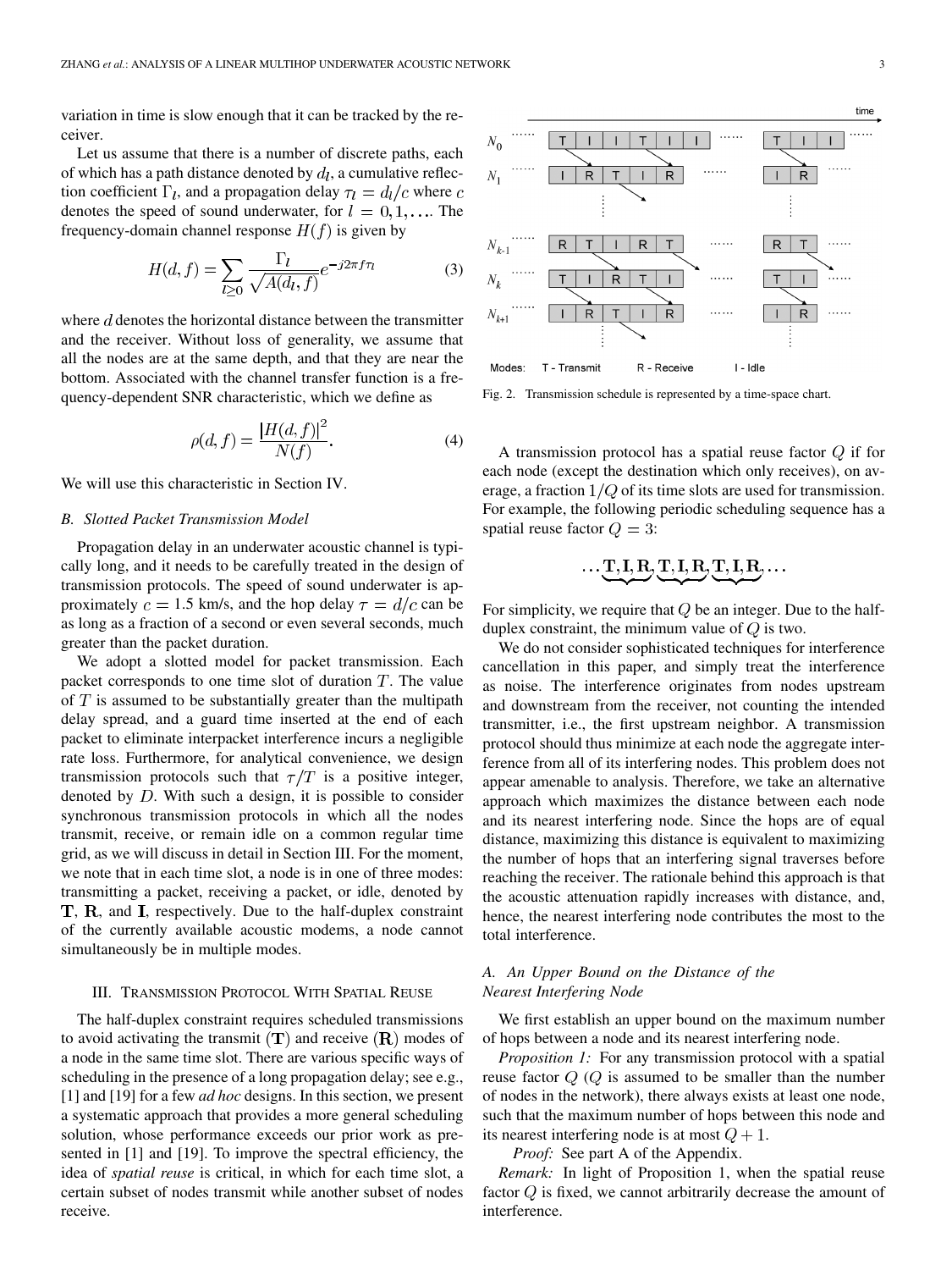<span id="page-3-0"></span>

Fig. 3. Formation of a lattice on the time-space chart. This lattice corresponds to the transmission schedule needed to achieve the interference distance bound of Proposition 1.

# *B. A Transmission Schedule That Achieves the Bound in Proposition 1*

Having established the bound on the distance between a node and its nearest interfering node, a question immediately arises as to whether the bound is achievable. The following design gives an affirmative answer to this question.

To represent a transmission schedule, it is convenient to in-troduce a time-space chart as illustrated in [Fig. 2.](#page-2-0) The  $k$ th row of the chart represents the time slots of the kth node, for  $k =$  $0, \ldots, K$ . In the uniform network topology, each packet takes  $D$  time slots to travel from a transmit node to a receive node  $(D = 1$  in the figure), implying that if the *n*th time slot of the *k*th node, denoted by  $S(k, n) \in \{T, R, I\}$ , takes value T, then  $S(k+1, n+D) = \mathbf{R}$ , and *vice versa*.

The basic building block of a transmission schedule is the lattice shown in Fig. 3. Each intersection on the lattice represents a time slot, and its operating mode is indicated by  $T, R$ , or  $I$ . For any node, a time slot  $\bf{R}$  is devoted to receiving the signal transmitted from its immediate upstream neighbor node in its time slot  $\mathbf T$ , which occurred D slots earlier. Idle time slots are regularly and periodically inserted into the lattice. Inspecting Fig. 3, we can observe the following properties of the lattice. First, for each node, any of its time slots in mode  $R$  suffers interference from its upstream nodes only, i.e., it is not interfered by any of its downstream nodes. Second, by inserting  $Q-2$  idle bands (we call each diagonal in the lattice a band, as indicated in Fig. 3) between two adjacent  $T$ ,  $R$  band pairs, for each node, any of its time slots in mode  $R$  only suffers from upstream interference, which arrives over  $Q + 1$ ,  $2Q + 1$ ,  $3Q + 1$ ,... hops. By overlaying the described lattice onto the time-space chart, we obtain a transmission schedule such that the interference bound in Proposition 1 is achieved.

*Remark:* There are two potential problems with our schedule design. First, the schedule apparently only applies to the uniform network topology assumed throughout this paper. For arbitrary multihop networks, an immediate solution is to replace the different hop propagation delays by their maximum, i.e., that of the longest hop. Such a worst case treatment works well if the hop distances are similar, but would lead to substantial efficiency loss otherwise (e.g., if one hop is much longer than the others). Second, complete elimination of interference from downstream nodes may not be desirable in a practical system that needs to employ an automatic repeat request (ARQ) mechanism. Namely, by overhearing its own packet being transmitted further downstream, a node effectively receives an acknowledgment of successful forwarding. Therefore, a future research topic is to design transmission schedules for more general network topologies and for supporting ARQ type of transmission strategies.

#### IV. PROTOCOL CAPACITY ANALYSIS AND SPECTRUM SHAPING

In this section, we analyze the impact of spatial reuse and transmitted signal PSD on the transmission rate of a multihop network. In the analysis, we consider Gaussian random codebooks [\[4, p. 244\]](#page-9-0), and let each receive node treat the signals received from nodes other than its immediate upstream node as interference rather than information-bearing coded signals. From an information-theoretic perspective, this coding scheme is suboptimal, as in principle (assuming perfect synchronism among nodes), it is possible to use multiuser detection to improve the achievable rate [\[10\]](#page-9-0). However, we emphasize that our main objective is to provide insights into practical systems, and, hence, we consider only the simpler, single-user receivers. To make a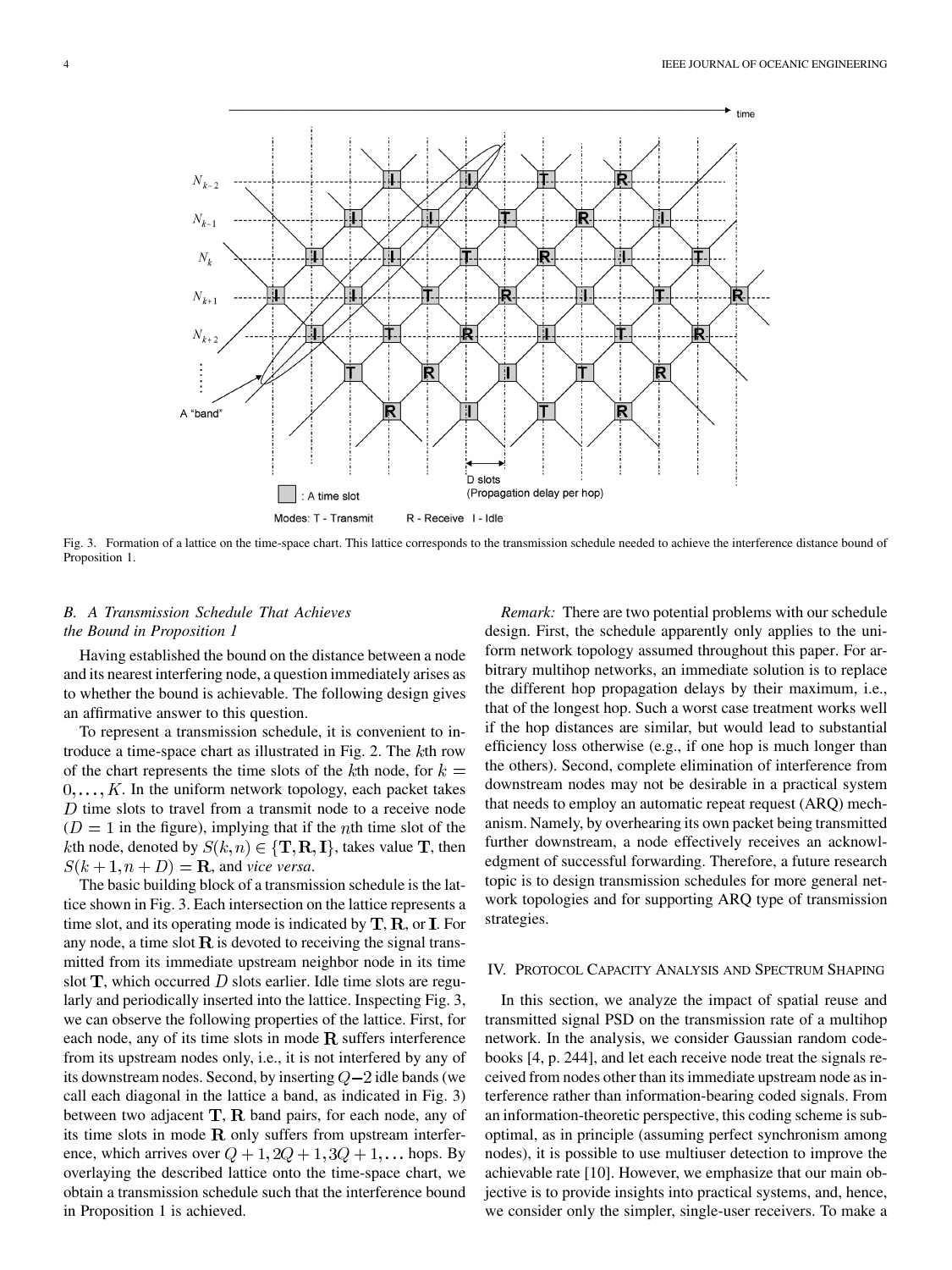<span id="page-4-0"></span>clear distinction, we call the derived achievable rate the *protocol* capacity.

Let us consider the  $K$ -hop network model of [Section II](#page-1-0). For simplicity, we impose an identical average power constraint of  $P$  on all the transmit nodes. Although unequal power allocation among nodes may lead to certain performance gain (but it is not clear that it does), the resulting optimization problem would be nontrivial even for simple wireless radio model without frequency-dependent attenuation [\[10\]](#page-9-0). Thus, we focus on optimizing a single PSD of the transmitted signal so as to maximize the link capacity in the presence of interference. Note also that using the same transmitter filter for all the nodes greatly eases implementation and deployment.

To facilitate the analysis, we let the number of hops  $K$  become infinitely large. This is a worst case scenario in that the interference power is maximized, and the corresponding protocol capacity hence serves as a lower bound on the performance of networks with finite size. However, our numerical investigation shows that practically all of the interference is contributed by the nearest interfering node  $Q + 1$  hops away, and, hence, the infinite-node approximation in fact has a satisfactory accuracy even for networks of a small size.

By inspecting the transmission schedule of [Section III-B,](#page-3-0) we notice that for a receive node, the interference comes only from earlier transmissions of upstream nodes at distances  $(Q+1)d$ ,  $(2Q+1)d$ ,  $\dots$ ,  $(iQ+1)d$ ,  $\dots$  Considering an infinitesimally narrow bandwidth centered around a carrier frequency  $f$ , and assuming that all the nodes transmit the signal of PSD  $S(f)$ , we have that the total interference PSD is

$$
I(f) = \sum_{i=1}^{\infty} |H((iQ+1)d, f)|^2 S(f).
$$
 (5)

The interference-to-noise PSD ratio can then be expressed as

$$
I(f)/N(f) = S(f)\rho_I(Q, d, f) \tag{6}
$$

where

$$
\rho_I(Q, d, f) = \sum_{i=1}^{\infty} \rho((iQ + 1)d, f)
$$
 (7)

with  $\rho(\cdot, \cdot)$  given by [\(4\)](#page-2-0) in [Section II.](#page-1-0)

The signal-to-interference-plus-noise PSD ratio can consequently be evaluated as

$$
\frac{|H(d,f)|^2 S(f)}{I(f) + N(f)} = \frac{\rho(d,f)S(f)}{1 + \rho_I(Q,d,f)S(f)}.
$$

The information rate achievable with the PSD  $S(f)$  is given by

$$
R(d, Q, S(f)) = \frac{1}{Q} \int_{f \ge 0} \log \left( 1 + \frac{\rho(d, f)S(f)}{1 + \rho_I(Q, d, f)S(f)} \right) df
$$
\n(8)

where the  $1/Q$  scaling factor is because each node is active only  $1/Q$  of the time with spatial reuse. For a given hop distance d, we can thus optimize (8) over Q and  $S(f)$  to maximize the rate  $R(d, Q, S(f))$ . For every fixed integer  $Q \geq 2$ , optimization over  $S(f)$  yields (9) shown at the bottom of the page, if  $\rho(d, f) \geq \lambda$ ; and  $S_Q(f) = 0$  otherwise. The parameter  $\lambda > 0$ is chosen such that

$$
\int_{f\geq 0} S_Q(f) df = P \tag{10}
$$

is satisfied. For proof, see [part B of the Appendix](#page-8-0). This solution is analogous to the well-known water-filling solution for col-ored Gaussian channels [\[4, ch. 10.5\]](#page-9-0), and the parameter  $\lambda$  is the corresponding Lagrangian multiplier. Since  $Q$  is integer valued, optimization over  $Q$  can be performed using a discrete search.

To compute the optimal signal PSD, we start with a sufficiently small  $\lambda > 0$ , which would lead to  $S(f)$  such that  $\int_{f>0} S(f) df > P$ . We then gradually increase  $\lambda$ , until the condition (10) is satisfied. The corresponding  $\lambda$  thus yields the optimal  $S_Q(f)$ . As we optimize the signal PSD for every integer  $Q \geq 2$ , we obtain the maximum information rate for that  $Q$ 

$$
R(d, Q) = \max_{S(f)} R(d, Q, S(f)) = R(d, Q, S_Q(f)).
$$
 (11)

The protocol capacity can now be evaluated as

$$
C(d) = \max_{Q, S(f)} R(d, Q, S(f)) = \max_{Q} R(d, Q).
$$
 (12)

Here we use  $C(d)$  to explicitly indicate the fact that the protocol capacity of a multihop relay link depends on the hop distance  $d$ .

From the form of (12), it appears that we need to perform an exhaustive search over all integers  $Q \geq 2$ . In fact, it is not necessary to do so over a large range of  $Q_s$ <sup>s</sup>, For a fixed Q, an immediate upper bound to  $R(d, Q, S(f))$  is the capacity of one hop without interference, normalized by  $Q$ , which monotonically decreases to zero as  $Q$  increases. Therefore, as soon as the upper bound for a certain  $Q_1$  falls below  $R(d, Q_2)$  for any  $Q_2 < Q_1$ , we can stop searching beyond  $Q = Q_1$ .

# V. MINIMUM NUMBER OF HOPS FOR PRESPECIFIED RATE AND RELIABILITY

The analysis of [Section IV](#page-3-0) provides a general method for evaluating the information rates of multihop networks with spatial reuse. In this section, we turn to an application of that analysis. We fix the end-to-end distance between the source and the destination to  $d_{\text{tot}}$ , and consider how many hops are necessary to support a prescribed rate with a prescribed reliability, measured by an upper bound on the packet error probability.

Since packets are coded, we need to relate the reliability and the information rate, on the basis of a fixed maximum packet

$$
S_Q(f) = \frac{1}{2\rho_I(Q, d, f) \left[ \rho(d, f) + \rho_I(Q, d, f) \right]}
$$
  
 
$$
\times \left\{ - \left[ \rho(d, f) + 2\rho_I(Q, d, f) \right] + \sqrt{\rho^2(d, f) + (4/\lambda)\rho(d, f)\rho_I(Q, d, f) \left[ \rho(d, f) + \rho_I(Q, d, f) \right]} \right\}
$$
(9)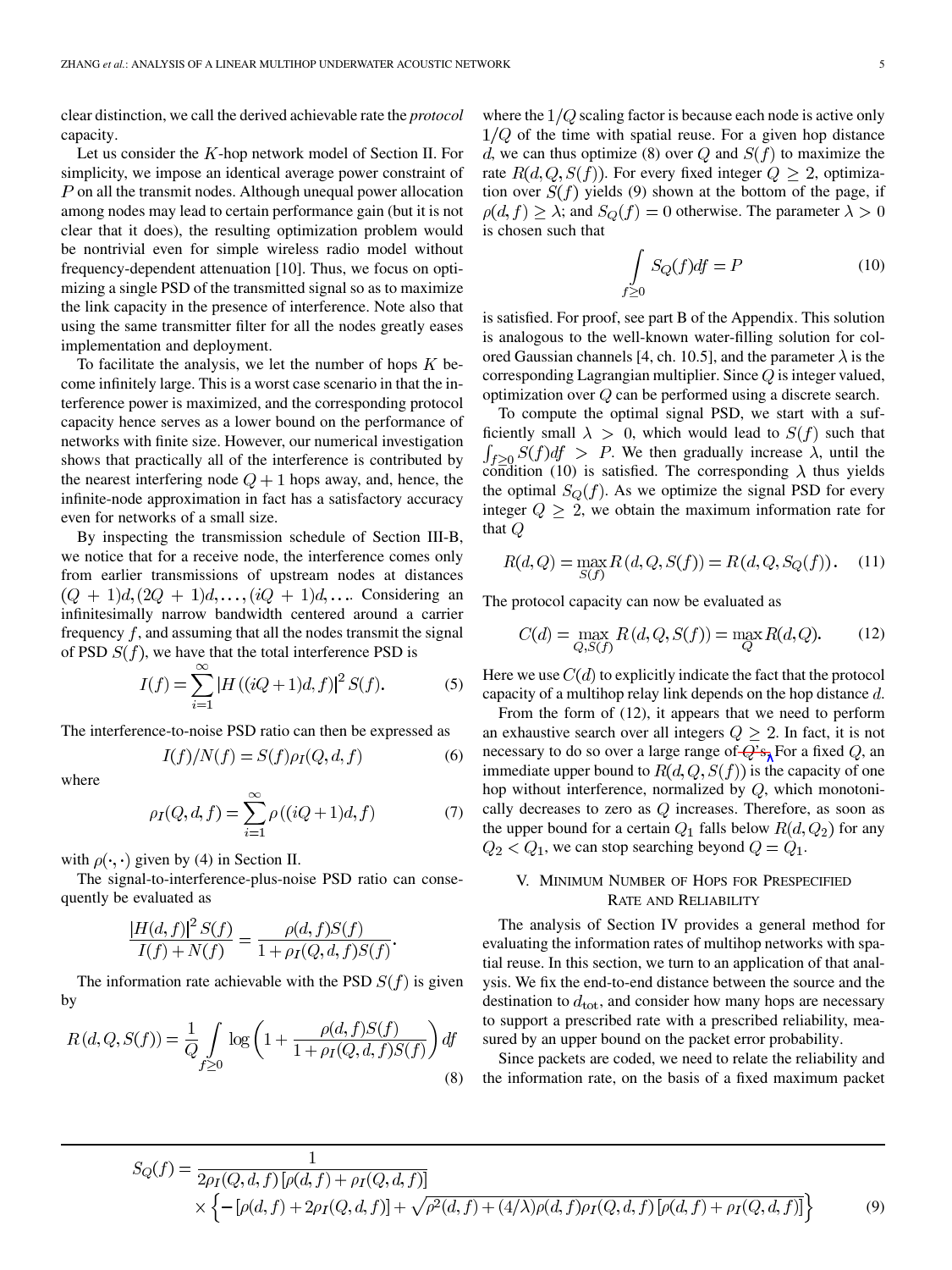<span id="page-5-0"></span>length. To do so, we use a general reliability function  $E_{\mathcal{C}}(R,T)$ , which will be instrumental in the analysis of this section. For a specific channel parameterized by a generic parameter  $\mathcal C$  (for example, SNR in additive white Gaussian noise channels, or crossover probability in binary symmetric channels), a specific coding scheme with information rate  $R$ , coding block length T, and a specific decoding algorithm  $E_{\mathcal{C}}(R,T)$  is the corresponding block error probability. Generally speaking,  $E_C(R,T)$ may be obtained either analytically (see, e.g., [\[20\]\)](#page-9-0), or by Monte Carlo simulations. In information theory,  $E_{\mathcal{C}}(R,T)$  is often interpreted as the minimum block error probability (or its upper and lower bounds) for optimal codes and optimal (maximumlikelihood) decoding algorithms (see, e.g., [\[21\]\)](#page-9-0).

For a properly designed coded system,  $E_{\mathcal{C}}(R,T)$  satisfies the following properties.

- 1)  $E_{\mathcal{C}}(R,T)$  is nonincreasing in coding block length T, i.e., longer codes lead to smaller error rates.
- 2)  $E_{\mathcal{C}}(R,T)$  is nondecreasing in information rate R, i.e., increased information rate leads to increased error rates.
- 3) For rates below a certain threshold (for example, the channel capacity), there exist a coding scheme and a decoding algorithm such that  $E_{\mathcal{C}}(R,T)$  decreases toward zero as  $T \to \infty$ .
- 4) For rates above the threshold in 3),  $E_{\mathcal{C}}(R, T)$  is always bounded away from zero.

Now let us return to the problem of determining the minimum number of hops. We consider dividing the distance  $d_{\text{tot}}$  between the source and the destination into  $K$  hops, each of which has a link distance  $d_{\text{tot}}/K$ . Meanwhile, we fix the total power as  $P_{\text{tot}}$ , and thus each node, when transmitting, is allocated an average power of  $(Q/K)P_{\text{tot}}$  if the transmission protocol has a spatial reuse factor of Q (assuming  $Q \leq K$ ). From the discussion in [Section IV,](#page-3-0) we have that the protocol capacity  $C(d_{\text{tot}}/K)$  is given by [\(12\)](#page-4-0). We assume that the system design requires a prespecified information rate  $R_0$ , with a prespecified end-to-end packet error probability no greater than  $E_0$ . For many practical applications,  $E_0$  is a number close to zero, say  $10^{-4}$ , and the number of hops  $K$  is moderate. Therefore, the union bounding technique provides a reasonably accurate reliability constraint for each hop as  $E_0/K$ . Due to the complexity and network-layer considerations, we further assume that the coded packets have a maximum length constraint of  $T_{\rm max}$ .

We first consider an ideal scenario, where the maximum packet length  $T_{\text{max}}$  is sufficiently large, such that all rates below  $C(d_{\text{tot}}/K)$  can be achieved while satisfying the per-hop reliability constraint  $E_0/K$ . Therefore, the number of hops should satisfy

$$
C\left(\frac{d_{\text{tot}}}{K}\right) \ge R_0\tag{13}
$$

and the minimum number of hops immediately follows. The inequality (13) simply asserts that the number of hops should be chosen such that the hop capacity exceeds the prespecified information rate.

We then consider the more realistic scenario where  $T_{\text{max}}$  is finite. Using the number of hops  $K$  as a parameter, we have that it suffices to choose  $K$  such that

$$
E_K(R_0, T_{\text{max}}) \le \frac{E_0}{K}.\tag{14}
$$

That is, for each hop, the coding scheme achieves an average packet error probability no greater than  $E_0/K$ , at information rate  $R_0$ , and with packet length  $T_{\text{max}}$ . Here we use the subscript K to particularize the generic channel parameter  $\mathcal{C}$ , since for a given system model, specifying the number of hops  $K$  determines the channel response for the resulting hops.

Determining the reliability function  $E_K(R,T)$  is rather tedious, and it depends upon the particular coding scheme and the decoding algorithm used. For simplicity, we evaluate  $E_K(R,T)$  as the random-coding exponential error bound [\[21\]](#page-9-0), i.e.,  $E_K(R,T) = \exp[-T \cdot E_r(R)]$ , where  $E_r(R)$  is the random-coding error exponent. The mathematical expressions used for numerical evaluation in Section VI are given in [part C of the Appendix](#page-8-0). With this treatment of the packet error rate, the minimum number of hops should have the resulting random-coding error exponent satisfy

$$
E_r(R_0) \ge \frac{1}{T_{\text{max}}} \log \left(\frac{K}{E_0}\right). \tag{15}
$$

### VI. NUMERICAL RESULTS

In this section, we illustrate the analytical results numerically, for the underwater acoustic link model described in [Section II-A](#page-1-0). We take the link parameters as  $\kappa = 1.5$  (practical spreading),  $s = 0.5$  (moderate shipping activity), and  $w = 0$ (calm seas). For convenience, we normalize the SNR link characteristic  $\rho(d, f)$  such that  $\max_f \rho(1 \text{ km}, f) = 0$  dB in the absence of multipath. To illustrate the effect of multipath, we assume that the nodes are mounted near the bottom and there are only two resolvable paths: the direct path and the path reflected from the surface. The cumulative reflection coefficient of the surface reflection is taken as  $-1$ . The water depth is taken as 50 m throughout this section. Note that as the hop distance changes, the multipath coefficients will be changed correspondingly.

As illustrated in [\[18, Fig. 1\]](#page-9-0), the SNR characteristic  $\rho(d, f)$ degrades with distance quite severely. For each link distance, there is a particular frequency at which the received SNR is maximized, and the resulting maximal SNR decreases rapidly as the link distance increases. Furthermore, the SNR vanishes approximately in a decibel-linear fashion at high frequencies, and the decay rate grows as the link distance increases.

The interference-to-noise characteristic  $\rho_I(Q,d,f)$  is plotted in [Fig. 4](#page-6-0) as a function of f, for  $d = 0.5$  km, and for spatial reuse factor  $Q = 2, 3$ , and 4. We observe that for each  $Q$ , the  $\rho_I(Q, d, f)$  curve closely follows a similar trend as  $\rho(d, f)$ . In fact, our numerical evaluation shows that the greatest part of  $\rho_I(Q,d,f)$  is due to the nearest interfering node (at distance  $(Q+1)d$  away from the receiver). Therefore, the similarity between  $\rho_I(Q, d, f)$  and  $\rho(d, f)$  is not entirely surprising. Such a rapid convergence in  $\rho_I(Q, d, f)$  is largely due to the exponential term  $a(f)^d$  in the attenuation function  $A(d, f)$  in [\(2\)](#page-1-0), which is a key difference between underwater acoustic channels and wireless radio channels, where interference coming from remote nodes decays slowly. As the reuse factor  $Q$  increases,  $\rho_I(Q,d,f)$  decreases rapidly, resulting in less interference for the receiving node. However, the  $1/Q$  scaling factor in the achievable rate  $R(d, Q)$  also takes effect. As a consequence,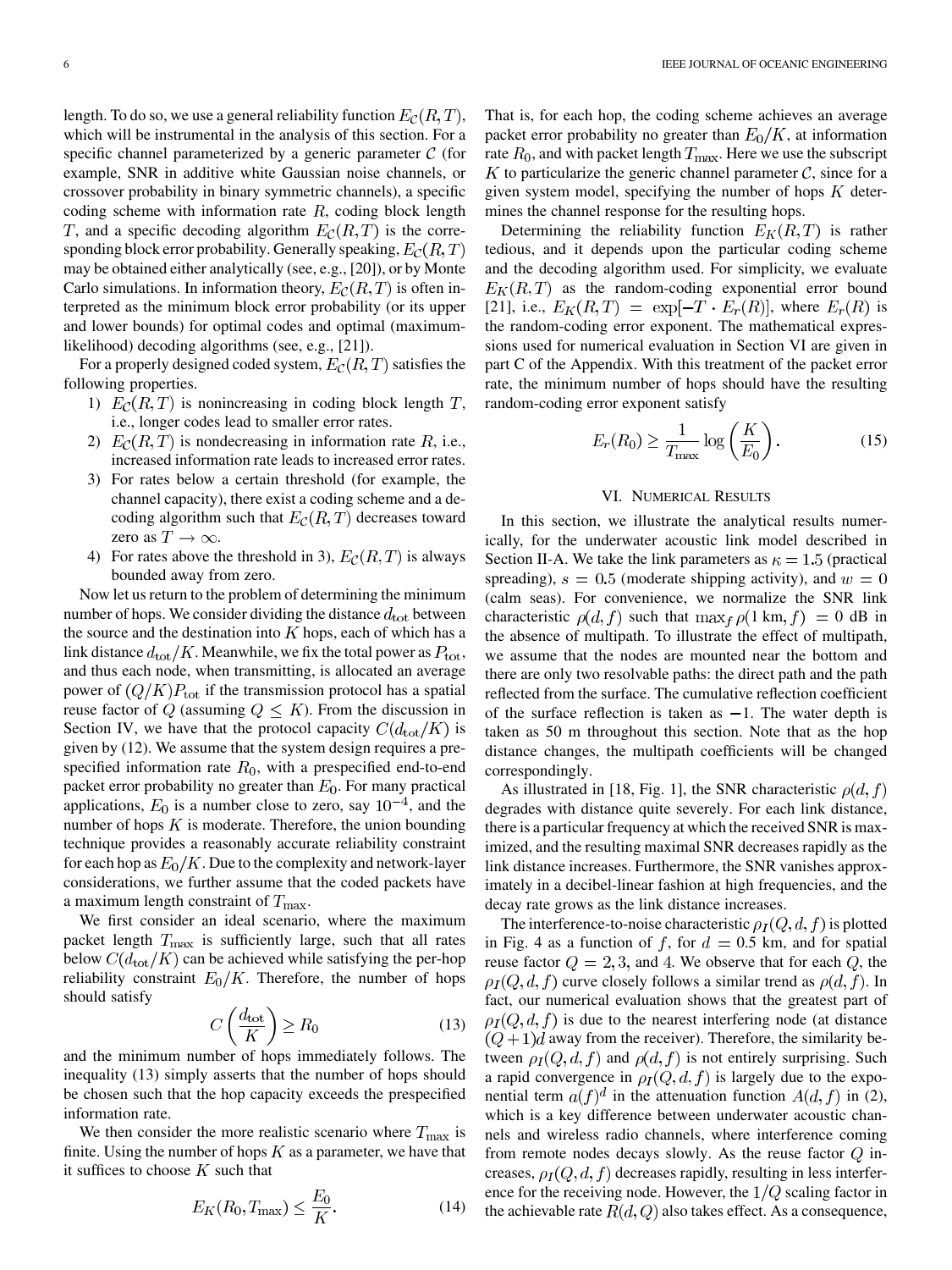<span id="page-6-0"></span>

Fig. 4. Interference-to-noise ratio characteristic  $\rho_I(Q, d, f)$  as a function of frequency f, for the link distance  $d = 0.5$  km, and several reuse factors Q.



Fig. 5. Achievable information rates (optimized over the signal PSD) versus per-node power, for hop distance  $d = 0.5$  km, and several reuse factors  $Q$ .

it is optimal to operate at  $Q = 2$ , at least in the examples considered below.

We compute the optimal signal PSD following [\(9\),](#page-4-0) and plot achievable rates as functions of per-node power  $P$  in Figs. 5 and 6, for hop distances  $d = 0.5$  and 10 km, respectively. From both figures, we observe that the optimal reuse factor  $Q$  is in fact always two, for the range of  $P$  plotted. In Fig. 5, which corresponds to a smaller hop distance, the achievable rates saturate at large  $P$ , reflecting the fact that the interhop interference becomes dominant there. In Fig. 6, which corresponds to a different distance, the saturation phenomenon has not occurred for the range of  $P$  plotted, implying that the increased hop distance also significantly reduces the amount of interhop interference.

Now we proceed to determine the minimum number of hops for supporting a prespecified rate and reliability, as defined in [Section V](#page-4-0). For the ideal scenario given by [\(13\),](#page-5-0) we can compute the protocol capacity of a K-hop network,  $C(d_{\text{tot}}/K)$ , and find the minimum value of K for which [\(13\)](#page-5-0) is satisfied. As an example, we plot in Fig. 7 the  $C(d_{\text{tot}}/K)$  versus K, for  $d_{\text{tot}} = 10$ 



Fig. 6. Achievable information rates (optimized over the signal PSD) versus per-node power constraint, for hop distance  $d = 10$  km, and several reuse factors  $\it{Q}$ .



Fig. 7. Finding the minimal number of hops necessary to support a prespecified rate. The curve with squares indicates the relationship between the number of hops and the resulting protocol capacity, and the first square strictly above the prespecified rate corresponds to the minimum number of hops, which is  $K_{\text{min}} = 12$  in this plot. System parameters are  $d_{\text{tot}} = 10$  km,  $P_{\text{tot}} = 40$  dB re  $\mu$  Pa (normalized), and  $\dot{R}_0 = 100$  kb/s.

km,  $P_{\text{tot}} = 40$  dB re  $\mu$ Pa.<sup>1</sup> We observe that if the prespecified information rate is  $R_0 = 100$  kb/s, then the minimum number of hops should be chosen as  $K_{\text{min}} = 12$ , implying that the hop distance is  $d_{\text{tot}}/K_{\text{min}} \approx 833 \text{ m}.$ 

Next we consider a more realistic scenario, in which both rate and reliability (packet error probability) affect the minimum number of hops, as indicated by [\(14\)](#page-5-0). In [Fig. 8,](#page-7-0) two curves are plotted: the curve with squares indicates the relationship between K and  $E_r(R_0)$ , and the dashed–dotted curve represents  $(1/T_{\text{max}}) \log(K/E_0)$ . System parameters are the same as those of Fig. 7, and additionally we assume  $E_0 = 10^{-4}$  and  $T_{\text{max}} = 0.01$  s. We observe that as K increases,  $E_r(R_0)$  initially dwells at zero, then starts to increase, and gradually exceeds

<sup>1</sup>Note that the actual total power needed should be scaled in accordance with the normalization  $\rho(1 \text{ km}, f) = 1$ .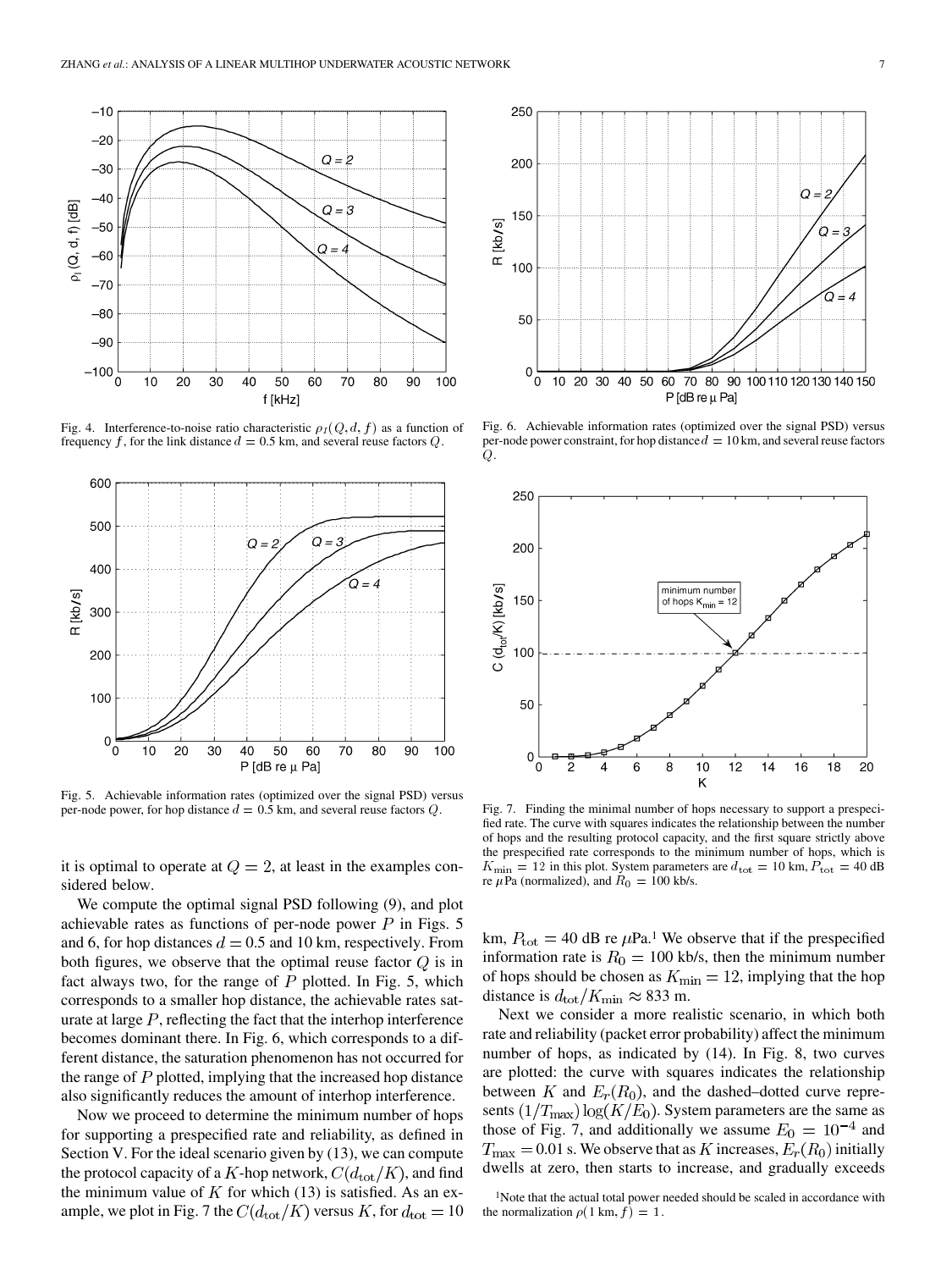<span id="page-7-0"></span>

Fig. 8. Finding the minimal number of hops necessary to support prespecified rate  $R_0 = 100$  kb/s and packet error probability  $E_0 = 10^{-4}$ . The curve with squares indicates the relationship between the number of hops  $K$  and the resulting random-coding error exponent  $E_r(R_0)$ , and the dashed–dotted curve indicates  $(1/T_{\text{max}}) \log(K/E_0)$  versus K. The first square above the dashed–dotted curve corresponds to the minimal number of hops, which is  $K_{\text{min}} = 14$  in this plot. System parameters are  $d_{\text{tot}} = 10$  km,  $P_{\text{tot}} = 40$  dB re  $\mu$ Pa (normalized), and  $T_{\text{max}} = 0.01$  s.

 $(1/T_{\text{max}})\log(K/E_0)$ . The minimum number of hops turns out to be  $K_{\text{min}} = 14$  (i.e., hop distance  $d_{\text{tot}}/K_{\text{min}} \approx 714$  m), rather than 12 as in the idealized analysis of [Fig. 7](#page-6-0), which overlooked the effect of finite packet length on packet error probability. For network infrastructure and routing design, Fig. 8 suggests that the number of hops should be carefully chosen: using too few hops would fail to yield the required reliability for transmission; using too many hops tends to be wasteful since either the achievable reliability or the achievable rate rapidly exceeds what the network needs to provide.

Finally, we plot in Fig. 9 the minimum number of hops as we change the prespecified information rate from zero to around 200 kb/s, for the same system parameters as those of Fig. 8. The  $K_{\text{min}}$  versus R relationship is piecewise integer valued from 1 to around 20, as the information rate increases. Such a plot yields a convenient tool for finding the number of hops required for a given rate. For example, if the prespecified information rate is  $R_0 = 100$  kb/s, then Fig. 9 immediately indicates that the minimum number of hops is  $K_{\text{min}} = 14$ .

#### VII. CONCLUSION

This paper presents an analysis of multihopping strategies for achieving high-rate transmission in underwater acoustic networking applications. As exemplified in earlier investigations (e.g., [\[11\]](#page-9-0)), performance of signal detection can be dramatically improved through multihopping in underwater acoustic environments. In this paper, our analysis of information-theoretically achievable rates confirms such a benefit, and yields additional insights into the design of efficient coding schemes. As shown through a numerical study, transmission protocols with a spatial reuse factor as small as two typically strike the optimal balance between interference and rate scaling. Furthermore, when interhop interference cannot be safely ignored, performing water



Fig. 9. Minimal number of hops as a function of the prespecified information rate R (in kilobits per second). System parameters are  $d_{\text{tot}} = 10 \text{ km}$ ,  $P_{\text{tot}} =$ 40 dB re  $\mu$ Pa,  $E_0 = 10^{-4}$ , and  $T_{\text{max}} = 0.01$  s.

filling hop by hop is not optimal and the optimal signaling PSD should be computed taking interference into account. We develop a tool for determining the minimum number of hops for supporting prespecified rate and reliability, and exemplify its application through the random-coding exponential error bound. For practical systems, we note that it may be more relevant to evaluate the channel reliability function in an *ad hoc* fashion for the specific coding scheme used. Our numerical result indicates that in determining the minimum number of hops, the ideal assumption of infinitely long packets may yield overly optimistic estimate of the minimum number of hops, and it is usually necessary to take into account the coding block length versus decoding error probability tradeoff revealed by the channel reliability function.

### **APPENDIX**

#### *A. Proof of Proposition 1*

*Proof:* We prove Proposition 1 by contradiction. Assume that there is a transmission protocol such that every node is more than  $Q + 1$  hops away from its corresponding nearest interfering node. Denote the number of time slots for a packet to travel from a transmit node to a receive node by  $D$ . Consider the node  $\mathcal{N}_{Q+1}$ , and its  $Q+1$  upstream nodes from  $\mathcal{N}_Q$  back to  $\mathcal{N}_0$ . Denote the time slots in which  $\mathcal{N}_{Q+1}$  is in the **R** mode by  $\{t_i^{\mathcal{N}_{Q+1}, \mathbf{R}}\}_{i=\dots,0,1,\dots}$ . These time slots, on average, should occupy a  $1/Q$  fraction of the total number of time slots. Consequently, the upstream node  $\mathcal{N}_Q$ , in time slots  $\{t_i^{\mathcal{N}_{Q+1}, \mathbf{R}} D_{i=\dots,0,1,\dots}$ , has to be in the T mode. At the same time, since by our assumption there is no interference from any node within hops away from  $\mathcal{N}_{Q+1}$ , nodes  $\mathcal{N}_{Q+1-l}$  for any , in time slots  $\{t_i^{v_{Q+1},K} - lD\}_{i=\dots,0,1,\dots}$ , are not allowed to transmit, and, consequently, no reception is allowed.

Next, consider node  $\mathcal{N}_{Q}$ . Since it transmits in the time slots  $\{t_i^{\mathcal{N}_{Q+1}, \mathbf{R}} - D\}_{i = ..., 0, 1, ...,}$  it needs to use another set of time slots for reception, which we denote by  $\{t_i^{\mathcal{N}_Q,\mathbf{R}}\}_{i=\dots,0,1,\dots}$ . Consequently, these receiving time slots pose constraints on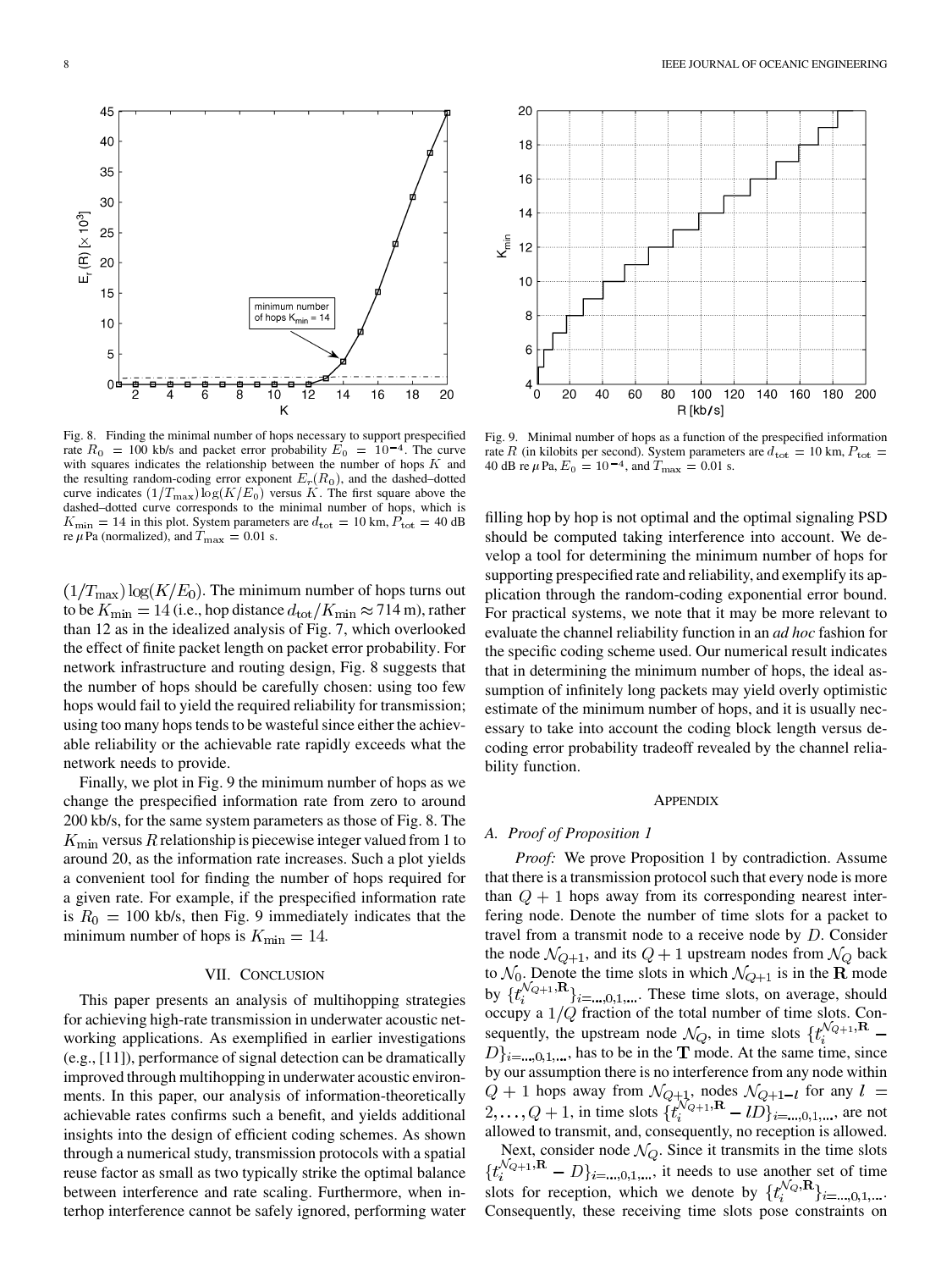<span id="page-8-0"></span>the nodes  $\mathcal{N}_{Q+1-l}$  for  $l = 2, \ldots, Q+1$ . In particular, it follows that  $\{t_i^{\gamma_{Q+1},\mathbf{R}} - lD\}_{i=\dots,0,1,\dots}$  do not overlap with .

As we continue the above reasoning over  $Q$  nodes from to  $\mathcal{N}_2$ , each node specifies a subset of time slots for its own reception without any interfering transmissions. These subsets do not overlap and each of them occupies a  $1/Q$  fraction of the total number of time slots, so that their union is exactly the entire time line. Hence, we see that for node  $\mathcal{N}_0$ , all of its time slots are prohibited from transmission, and, consequently, it is impossible to establish communication between  $\mathcal{N}_0$  and  $\mathcal{N}_1$ . This leads to a contradiction, and therefore, the statement of Proposition 1 is validated.

#### *B. Proof of the Optimal Signaling PSD [\(9\)](#page-4-0)*

We will solve the following optimization problem:

$$
\max_{S(f)\geq 0} \int_{f\geq 0} \log\left(1 + \frac{\rho(d, f)S(f)}{1 + S(f)\rho_I(Q, d, f)}\right) df \tag{16}
$$

$$
\text{s.t.} \int\limits_{f\geq 0} S(f)df = P. \tag{17}
$$

First, we observe that the objective function is concave in  $S(f)$ , and that the feasible set of  $S(f)$  is convex. Therefore, we can use the method of Lagrange multipliers and the Karush–Kuhn–Tucker (KKT) condition.

Considering the Lagrangian

$$
J = \int_{f \ge 0} \log \left( 1 + \frac{\rho(d, f)S(f)}{1 + S(f)\rho_I(Q, d, f)} \right) df - \lambda \int_{f \ge 0} S(f) df
$$
\n(18)

and taking its variation in  $S(f)$ , we obtain

$$
\frac{\partial J}{\partial S(f)} = \frac{[\rho(d, f) + \rho_I(Q, d, f)]}{1 + [\rho(d, f) + \rho_I(Q, d, f)] S(f)} - \frac{\rho_I(Q, d, f)}{1 + S(f)\rho_I(Q, d, f)} - \lambda.
$$
(19)

Hence, the stationary points  $(\partial J/\partial S(f) = 0)$  should satisfy

$$
\rho_I(Q, d, f) [\rho(d, f) + \rho_I(Q, d, f)][S(f)]^2 + [\rho(d, f) + 2\rho_I(Q, d, f)][S(f)] + [1 - (1/\lambda)\rho(d, f)] = 0 \quad (20)
$$

which has two solutions. Only if  $0 < \lambda \le \rho(d, f)$ , (20) has one nonnegative solution (21) shown at the bottom of the page. If  $\lambda > \rho(d, f)$ , then the optimal  $S(f)$  is given by the boundary  $S(f) = 0$ , according to the KKT condition. We thus establish the optimality of the solution.

#### *C. Random-Coding Exponential Error Bound*

Consider the capacity  $C(d)$  given by [\(12\)](#page-4-0), for a hop distance  $d$  and average power constraint  $P$ . Denote the width of the frequency range over which the receiver SINR is nonzero by  $W_e$ and call it the effective bandwidth. We can then define the effective SNR  $\rho_e$  as that which satisfies

$$
W_e \log(1 + \rho_e) = C(d). \tag{22}
$$

The rationale behind this definition is that we use a fictitious white Gaussian noise channel to replace the true channel, and since white Gaussian noise is the worst case noise, the achievable performance yielded by the fictitious channel serves as a lower bound.

Information theory asserts that for any packet length  $T > 0$ and any rate  $R < C(d)$ , there exist a coding scheme and a corresponding maximum-likelihood decoding algorithm, such that the packet error probability is upper bounded by  $E(R,T) =$  $\exp[-T \cdot E_r(R)]$ , in which the so-called random-coding error exponent  $E_r(R)$  is given by the following [\[21\].](#page-9-0)

1) If 
$$
R > C(d)
$$
,  $E_r(R) = 0$ .

2) If  $R$  satisfies

$$
W_e \log \left\{ \frac{1}{2} \left[ 1 + \frac{\rho_e}{2} + \sqrt{1 + \frac{\rho_e^2}{4}} \right] \right\} \le R \le C(d) \quad (23)
$$

we have the parametric form

$$
R = W_e \log \left(\beta + \frac{\rho_e}{1 + \alpha}\right) \tag{24}
$$

$$
E_r(R) = W_e \left[ \log \beta + (1 + \alpha)(1 - \beta) \right] \tag{25}
$$

where for each  $0 \le \alpha \le 1$ ,  $\beta$  is given by

$$
\beta = \frac{1}{2} \left\{ 1 - \frac{\rho_e}{1 + \alpha} + \sqrt{\left( 1 - \frac{\rho_e}{1 + \alpha} \right)^2 + \frac{4\rho_e}{(1 + \alpha)^2}} \right\}.
$$
\n(26)

3) If  $R$  satisfies

$$
0 \le R < W_e \log \left\{ \frac{1}{2} \left[ 1 + \frac{\rho_e}{2} + \sqrt{1 + \frac{\rho_e^2}{4}} \right] \right\} \tag{27}
$$

we have

$$
E_r(R) = W_e \log \left\{ \frac{1}{2} \left[ 1 + \sqrt{1 + \frac{\rho_e^2}{4}} \right] \right\}
$$
  
+
$$
W_e \left[ 1 + \frac{\rho_e}{2} - \sqrt{1 + \frac{\rho_e^2}{4}} \right] - R.
$$
 (28)

(21)

$$
S(f) = \frac{1}{2\rho_I(Q, d, f) \left[ \rho(d, f) + \rho_I(Q, d, f) \right]}
$$
  
 
$$
\left\{ -\left[ \rho(d, f) + 2\rho_I(Q, d, f) \right] + \sqrt{\rho^2(d, f) + (4/\lambda)\rho(d, f)\rho_I(Q, d, f) \left[ \rho(d, f) + \rho_I(Q, d, f) \right]} \right\}
$$